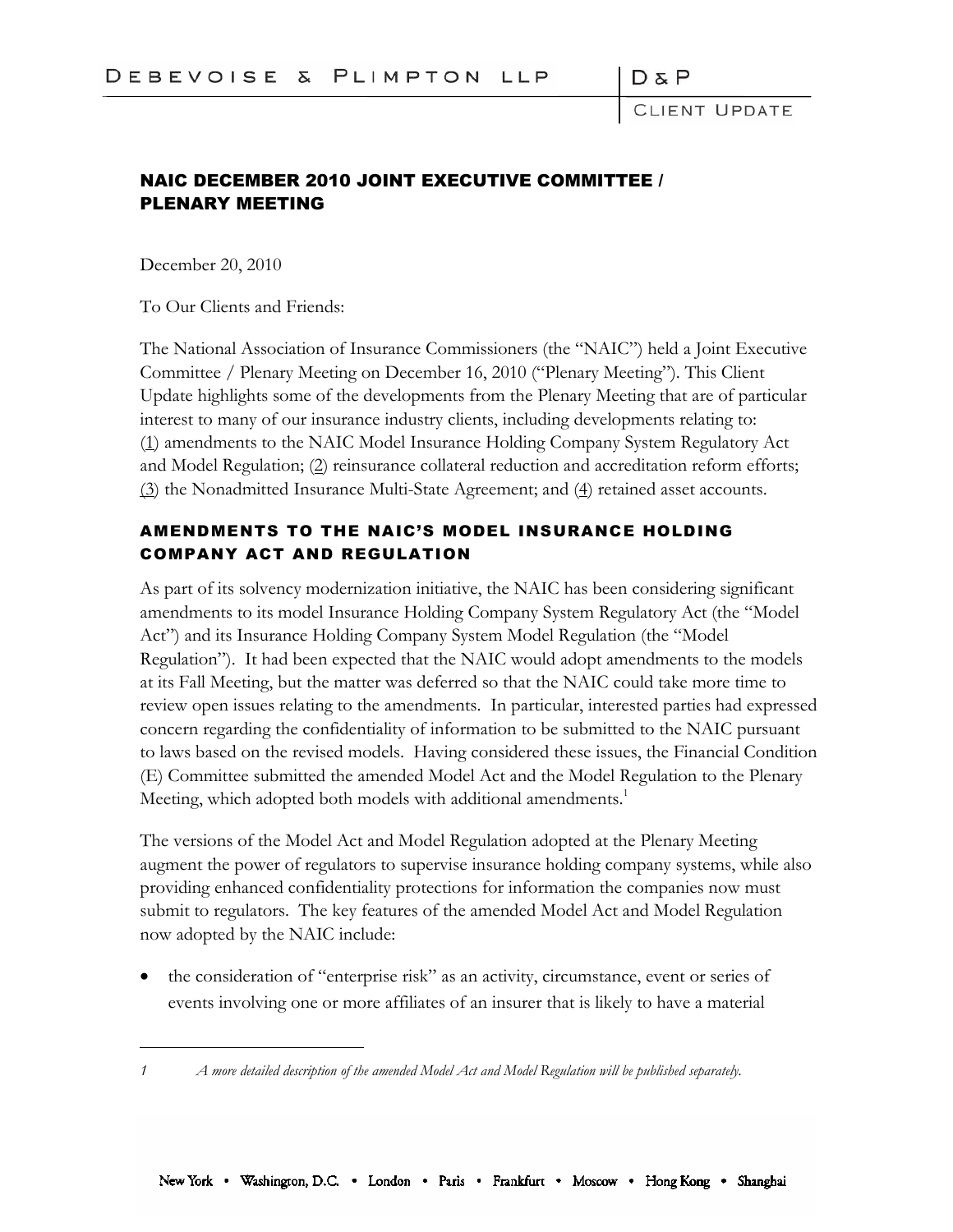$D & P$ 

adverse affect on the financial condition of the insurer or the insurance holding company system, and a new requirement that the ultimate controlling person of an insurer file an annual enterprise risk report on a new Form F;

- several requirements concerning acquisitions and divestments of insurers, including:
	- a requirement that any controlling person of a domestic insurer seeking to divest its controlling interest file a confidential notice of the proposed divestiture with the domestic insurance regulator at least 30 days prior to the cessation of control;
	- a requirement that a person acquiring control of a domestic insurer file a preacquisition notification regarding market share with the regulator on Form E;
	- a requirement that any person acquiring a controlling interest in a domestic insurer (a) agree to provide an annual report of the ultimate controlling person of the insurance holding company system, identifying material risks within the system that could pose an enterprise risk to the insurer and (b) acknowledge that the person and all subsidiaries within its control in the insurance holding company system will provide any information requested by the domestic insurer's regulator to evaluate enterprise risk to the insurer;
	- the provision for consolidated public hearings if a proposed acquisition of control will require the approval of more than one insurance regulator; and
	- a new authority for an insurance regulator to disapprove dividends or distributions and to place an insurer under an order of supervision if any person appears to have violated filing and other requirements related to the acquisition of control of or merger with a domestic insurer;
- a requirement that an insurer file, at the request of its regulator, financial statements of or within an insurance holding company system, including all affiliates (which may be satisfied by providing the most recently filed parent corporation financial statements that have been filed with the Securities and Exchange Commission);
- additional required statements in a registration filing that the insurer's board of directors oversees corporate governance and internal controls and that senior management has approved, implemented and maintained such governance and controls;
- a more detailed timeframe for filing of a disclaimer of control;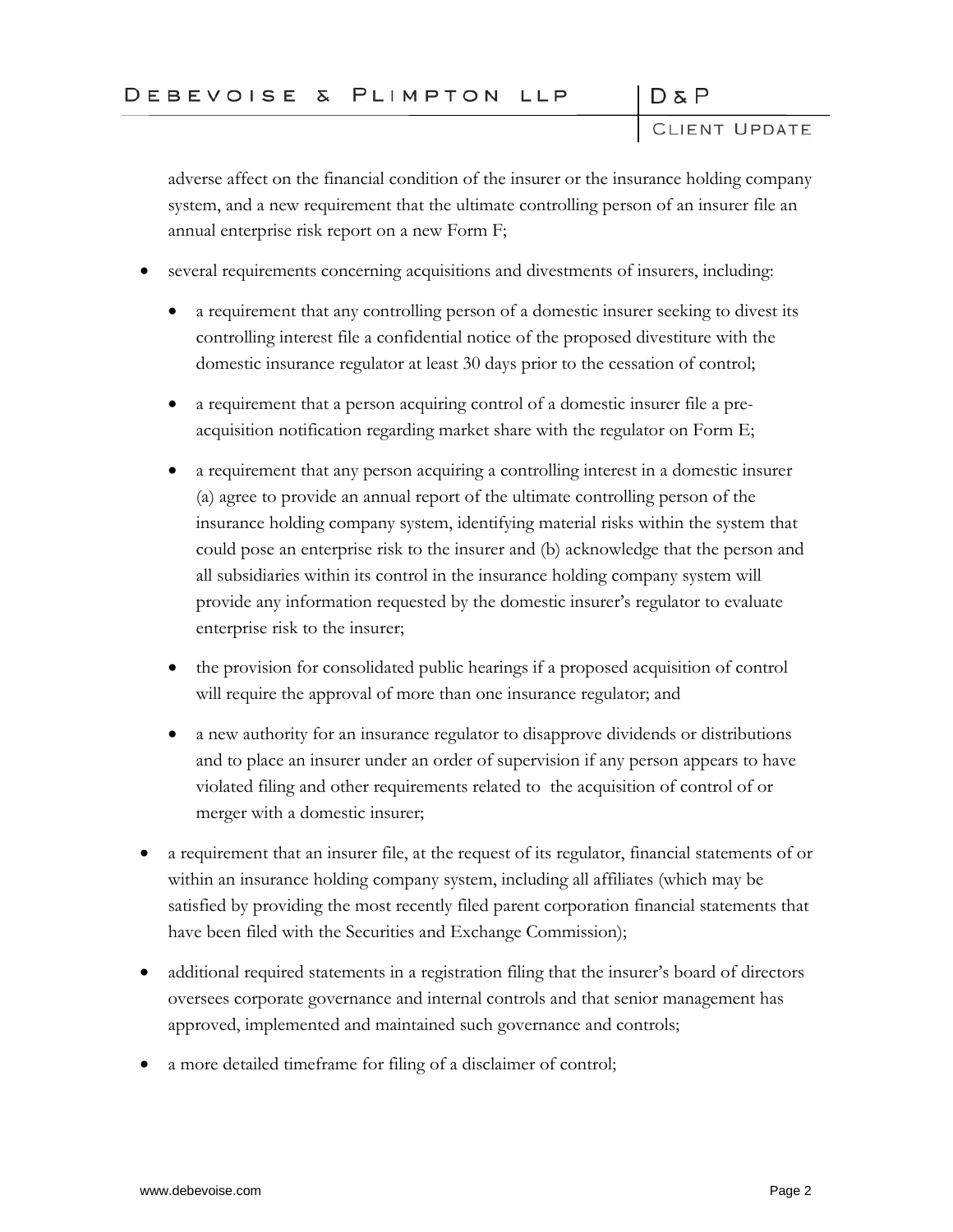DδP

D & P<br>CLIENT UPDATE

- the inclusion of amendments or modifications of previously filed affiliate transactions, as well as reinsurance pooling agreements and tax allocation agreements, in the types of transactions requiring notice to and approval by a domestic insurer's insurance regulator;
- expansion of an insurance regulator's scope of authority to include the power to  $(1)$  order an insurer to produce for examination documents or information to which the insurer can obtain access to pursuant to contractual relationships and (2) compel production, including by issuing subpoenas, administering oaths and examining persons under oath to determine compliance;
- provisions for an insurance regulator to participate in a supervisory college with other regulators for supervision of a domestic insurer that is part of an insurance holding company system with international operations;
- changes to confidentiality standards, including additional permissive sharing by an insurance regulator with other regulators of filed information concerning an insurer or holding company system, subject to limitations intended to ensure that information shared with other regulators or with the NAIC will remain confidential and privileged and will not be subject to disclosure or subpoena, or subject to discovery or admissible in evidence in any private civil action; and
- additional details set forth in the Model Regulation for the filing of affiliate cost sharing and management services subject to prior notice via a Form D filing.

Topics of discussion that will remain under consideration in future deliberations include the accreditation standards that will accompany adoption of the Model Act and Model Regulation, as well as continuing attention to maintaining the confidentiality of additional holding company system information that will be required for disclosure under the new rules adopted pursuant to the NAIC models.

# REINSURANCE COLLATERAL REDUCTION AND ACCREDITATION REFORM EFFORTS

The enactment of the Dodd-Frank Wall Street Reform and Consumer Protection Act (the "Dodd-Frank Act") will essentially invalidate the extraterritorial application of certain state credit for reinsurance rules, creating the opportunity for an individual state to enact credit for reinsurance laws that would apply to that state's domestic ceding insurers nationwide. Section 531(a) of the Dodd-Frank Act provides that, beginning July 21, 2011, a U.S. ceding insurer need not satisfy the credit for reinsurance rules of any state beyond its domicile if (1) the ceding insurer's domicile is accredited by the NAIC or has financial solvency requirements substantially similar to the requirements necessary for NAIC accreditation and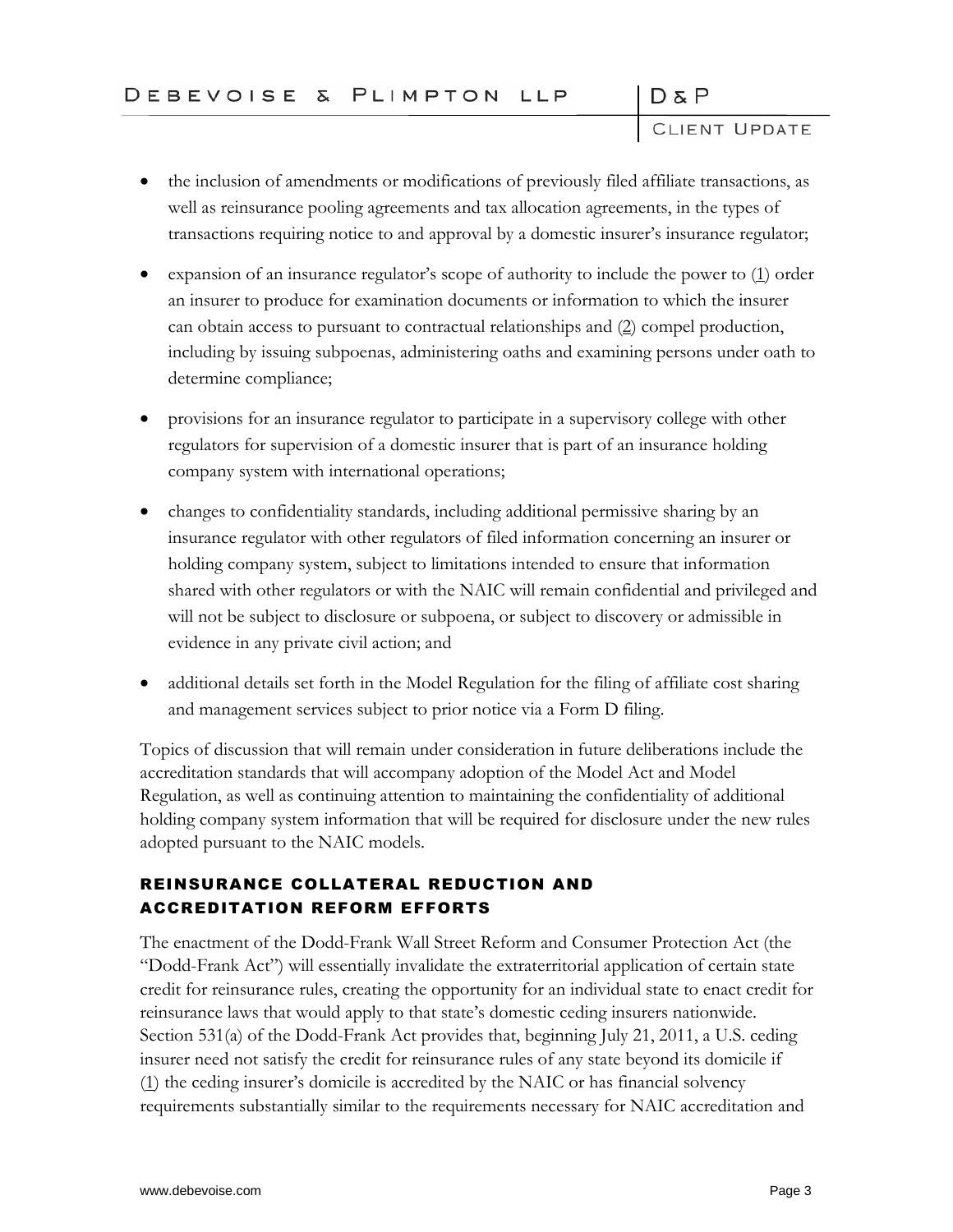# DEBEVOISE & PLIMPTON LLP

 $D & P$ 

CLIENT UPDATE

 $(2)$  the ceding insurer's domicile recognizes credit for its ceded risk.<sup>2</sup> Since all of the 50 U.S. states are currently accredited by the NAIC, each state's credit for reinsurance laws will apply on a national basis to the state's domestic ceding insurers.

In reviewing individual state-based plans for reinsurance collateral reduction, the Financial Regulation Standards and Accreditation (F) Committee made an informal request to the Reinsurance (E) Task Force to consider which elements of the NAIC Reinsurance Framework are most relevant in evaluating state initiatives to determine whether such reforms meet the accreditation standards of the NAIC. These recommendations may ultimately be incorporated into the Credit for Reinsurance Model Law and Regulation, and are of particular importance because the NAIC's accreditation of a state, or a state's enactment of financial solvency requirements "substantially similar" to those required for NAIC accreditation, is a basis for deference to a ceding insurer's domestic state credit for reinsurance rules under the Dodd-Frank Act.

The Reinsurance Task Force and Financial Condition (E) Committee adopted a set of recommendations at the Fall Meeting that were presented at the Plenary Meeting for discussion.<sup>3</sup> The NAIC adopted the recommendations, which will provide its Financial Regulation Standards and Accreditation (F) Committee with criteria by which to evaluate whether a state's proposed changes to its "risk-based" collateral rules will maintain or improve an insurer's financial stability and thus determine whether the state may remain NAIC-accredited. Key features of the recommendations include:

- the maintenance by eligible assuming insurers of capital and surplus of no less than \$250 million;
- a requirement that the maximum amount of collateral reduction be consistent, at a minimum, with a scale that is calibrated to the assuming insurer's financial strength ratings by at least two approved rating agencies;
- periodic required filings with an eligible assuming insurer's insurance regulator of copies of (1) audited financial statements, regulatory filings and actuarial opinions filed with its domestic supervisor;  $(2)$  a report in the form substantially similar to the applicable NAIC

*<sup>2</sup> For additional detail, see our article, "Dodd-Frank Act – A Brave New World for U.S. Reinsurance Credit Rules?" in the August 2010 issue of the Debevoise & Plimpton Financial Institutions Report, available at [www.debevoise.com.](www.debevoise.com)*

*<sup>3</sup> For a description of the recommendations adopted at the Fall Meeting, see our Client Update for the 2010 Fall National Meeting, available at [www.debevoise.com.](www.debevoise.com)*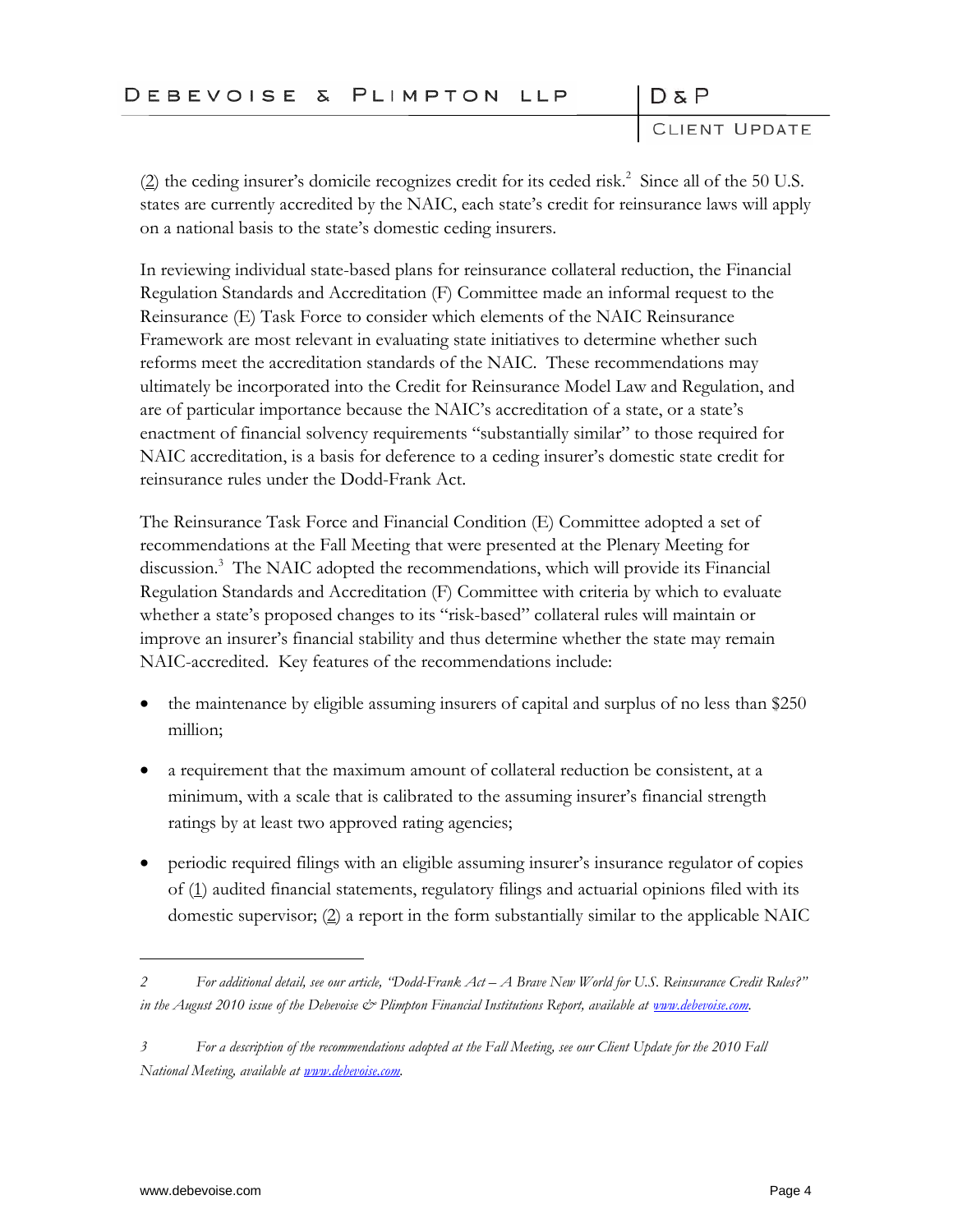$D & P$ 

Annual Filing Blank, either Schedule F or Schedule S;  $(3)$  a report of recoverables in dispute more than 90 days past due;  $(4)$  the report of an independent auditor on the financial statements of the insurance enterprise; and  $(5)$  a certification from the domiciliary supervisor that the eligible assuming insurer is in good standing and a list of any regulatory actions against the insurer; and

 a provision that an eligible assuming insurer would not have to post collateral for catastrophe recoverables for a period of one year from the date of the first instance of a liability reserve entry by the ceding company as a result of a loss from a defined catastrophic occurrence as recognized by the eligible assuming insurer's insurance regulator.<sup>4</sup>

The material accompanying the recommendations suggests that these principles may, in the future, become relevant in developing amendments to the NAIC Credit for Reinsurance Model Law and Regulation, but no timeline for work on such amendments was discussed at the Plenary Meeting.

## THE NONADMITTED INSURANCE MULTI-STATE AGREEMENT

Another aspect of reform mandated by the Dodd-Frank Act, implemented through the Nonadmitted and Reinsurance Reform Act of 2010 ("NRRA"), is the requirement that only an insured's "home state" may impose a premium tax on nonadmitted insurance, effective July 21, 2011. In response, the NAIC created the Surplus Lines Implementation Task Force ("SLI Task Force") to develop an interstate compact, as authorized by the NRRA, that would set forth procedures for allocating nonadmitted insurance premium taxes among the signatory states. The SLI Task Force developed the Nonadmitted Insurance Multi-State Agreement ("NIMA") as a result, and after incorporating various amendments submitted a draft for review at the Plenary Meeting, which in turn unanimously adopted NIMA.

Starting from the premise that each state should be able to preserve its ability to receive premium taxes related to surplus lines insurance based on the exposure to risk from nonadmitted insurance within its borders, NIMA will function as a short-term solution that will allow states to prevent the loss of premium tax revenue from surplus lines business to the surplus lines insurer's home state. Its major features include:

*<sup>4</sup> The full text of the reinsurance collateral reduction and accreditation recommendations can be found on the NAIC's website at [http://www.naic.org/documents/committees\\_exec\\_plenary\\_101216\\_reinsurance\\_collateral\\_reduction.pdf.](http://www.naic.org/documents/committees_exec_plenary_101216_reinsurance_collateral_reduction.pdf)*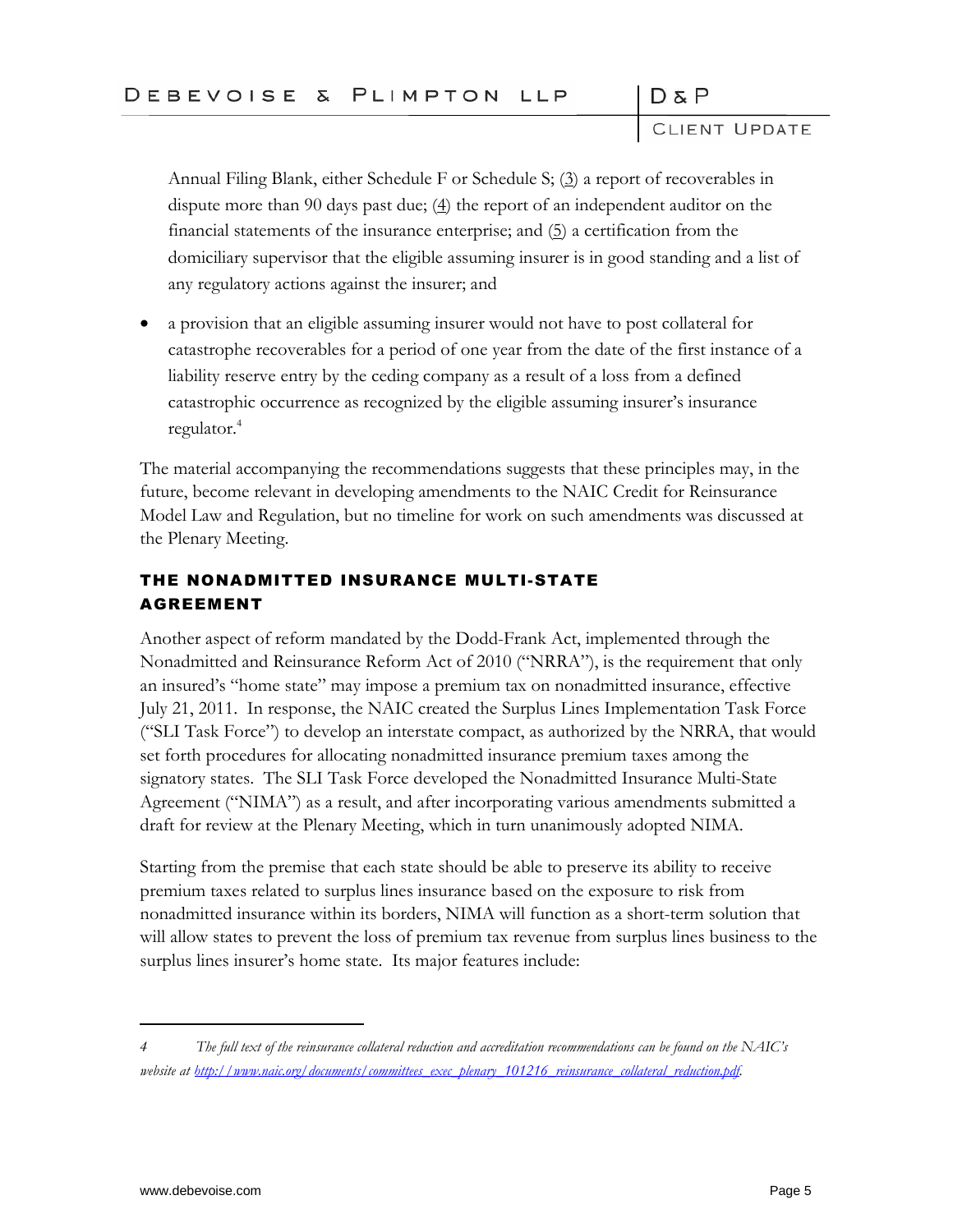$D & P$ 

- establishment of a clearinghouse for collection and distribution of premium taxes and transaction data related to nonadmitted insurance of multi-state risks, with uniform reporting and filing of contracts between the individual participating state and the clearinghouse;
- provision for individual insureds and surplus lines licensees who independently procure insurance to use the clearinghouse for reporting and payment of nonadmitted insurance premium taxes for multi-state risks;
- preservation of a role for surplus lines stamping offices, permitting such a stamping office to impose stamping fees in addition to the premium tax, in accordance with the laws of the home state of the stamping office; and
- requiring states to adopt a blended premium tax rate including all applicable taxes and fees across jurisdictions, calculated pursuant to the terms of NIMA.

Regulators speaking at the Plenary Meeting praised NIMA for its flexible approach in allowing participating states to redistribute surplus lines premium taxes in light of the NRRA reforms.

# RETAINED ASSET ACCOUNTS

At the conclusion of the NAIC Fall Meeting, the Retained Asset Account Working Group (the "RAA Working Group") was charged with preparing an updated model disclosure bulletin, to be distributed by state insurance regulators to insurers licensed in their respective states, that would establish rules for the timing and substance of disclosure by a life insurer that may use a retained asset account ("RAA") to settle life insurance benefits. Using the NAIC 1995 Model Bulletin as the base, the RAA Working Group adopted revisions to the Retained Asset Accounts Sample Bulletin (the "Bulletin"), which was adopted with minor amendments at the Plenary Meeting.

The Bulletin as adopted at the Plenary Meeting contains more detailed disclosure requirements mandating that an insurer that uses or may use an RAA to settle benefits must disclose to beneficiaries certain information about the RAA before any such account is selected or established. Substantive provisions of the newly adopted Bulletin also include requirements that insurers provide disclosures to beneficiaries of life insurance benefits by means of an RAA, *before* the RAA is selected (if optional) or established (if not optional), including:

 that payment of the full benefit amount is accomplished by delivery of the "draft book"/"check book";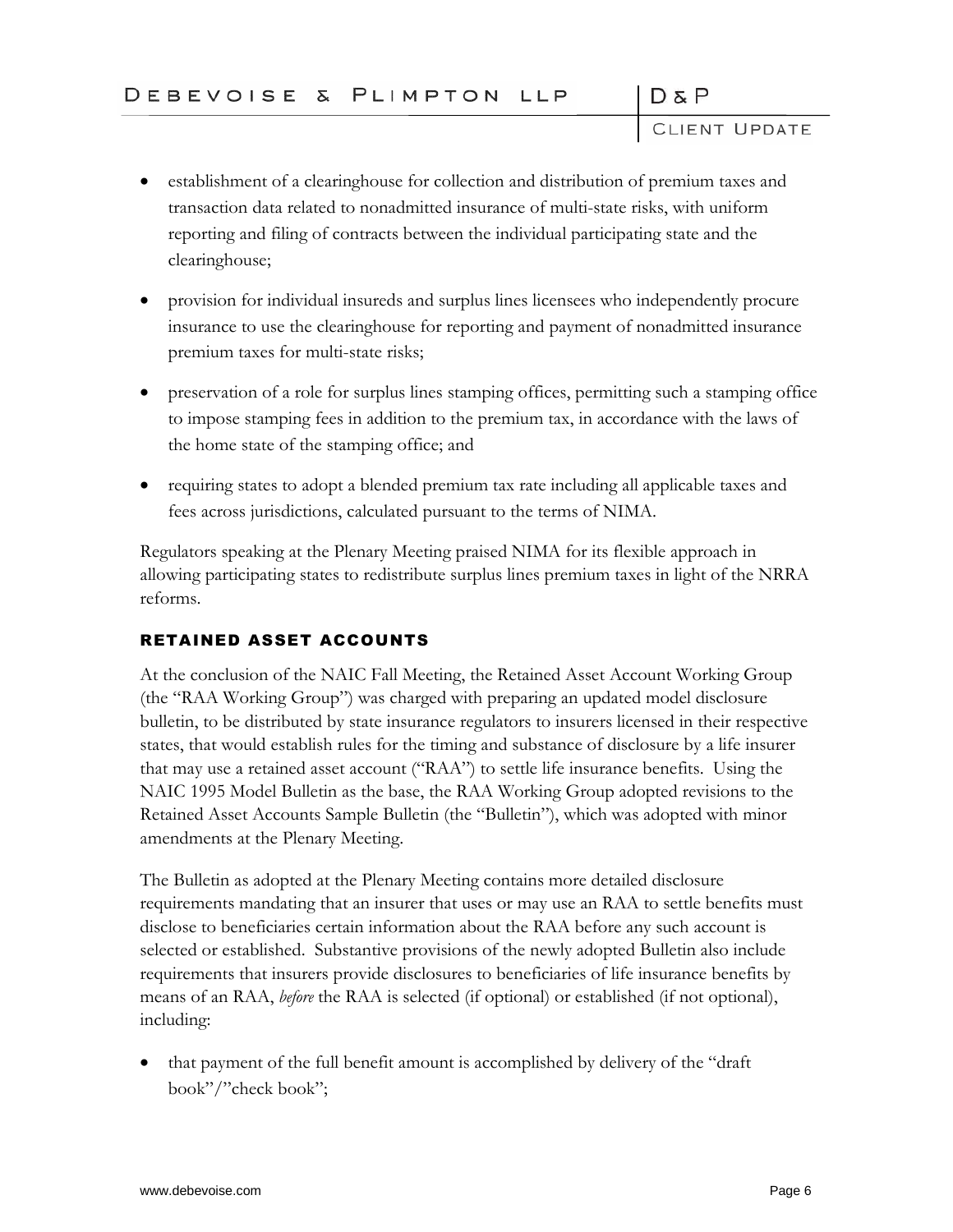DδP

- that a draft or check may be written to access the entire amount of the RAA at any time;
- whether other available settlement options are preserved until the entire balance is withdrawn or drops below the insurer's minimum balance requirements;
- that the RAA is either a checking or a draft account and an explanation of how the account works;
- information about the account services provided and contact information where the beneficiary may request and obtain more details;
- a description of any fees charged;
- the frequency of statements to be provided regarding the RAA;
- the minimum interest rate to be credited to the RAA and how the actual interest rate will be determined;
- that the interest earned on the RAA may be taxable;
- that funds held in the RAA are not guaranteed by the Federal Deposit Insurance Corporation (the "FDIC") but are guaranteed by individual state guaranty associations; and
- a description of the insurer's policy regarding RAAs that may become inactive.

Amendments approved at the Plenary Meeting sought to clarify that the scope of the Bulletin applies strictly to RAAs and included elimination of a reference to "cash surrender value" in order to clarify that the Bulletin applies only to beneficiaries and not to policyholders, and clarification of the definition of RAA to include only accounts with check or draft writing privileges. Opinions were also voiced at the Plenary Meeting that it is appropriate to require disclosure that funds are not FDIC-guaranteed but are guaranteed by state guaranty associations even though guaranty fund laws generally prohibit the advertising of guaranty fund coverage for the purpose of inducing an individual to purchase insurance which is covered by the guaranty fund. Such a prohibition is included in the NAIC Life and Health Insurance Guaranty Association Model Act. However, since these newly mandated disclosures will *not* take place in connection with the marketing or sale of insurance policies, but only in RAA-related disclosures to existing beneficiaries after the marketing and sale of insurance has already taken place, the Plenary concluded the disclosure of guaranty association coverage was appropriate to fully inform beneficiaries as to the risks and safeguards associated with holding settled benefits in an RAA.

 $\frac{1}{2}$  ,  $\frac{1}{2}$  ,  $\frac{1}{2}$  ,  $\frac{1}{2}$  ,  $\frac{1}{2}$  ,  $\frac{1}{2}$  ,  $\frac{1}{2}$